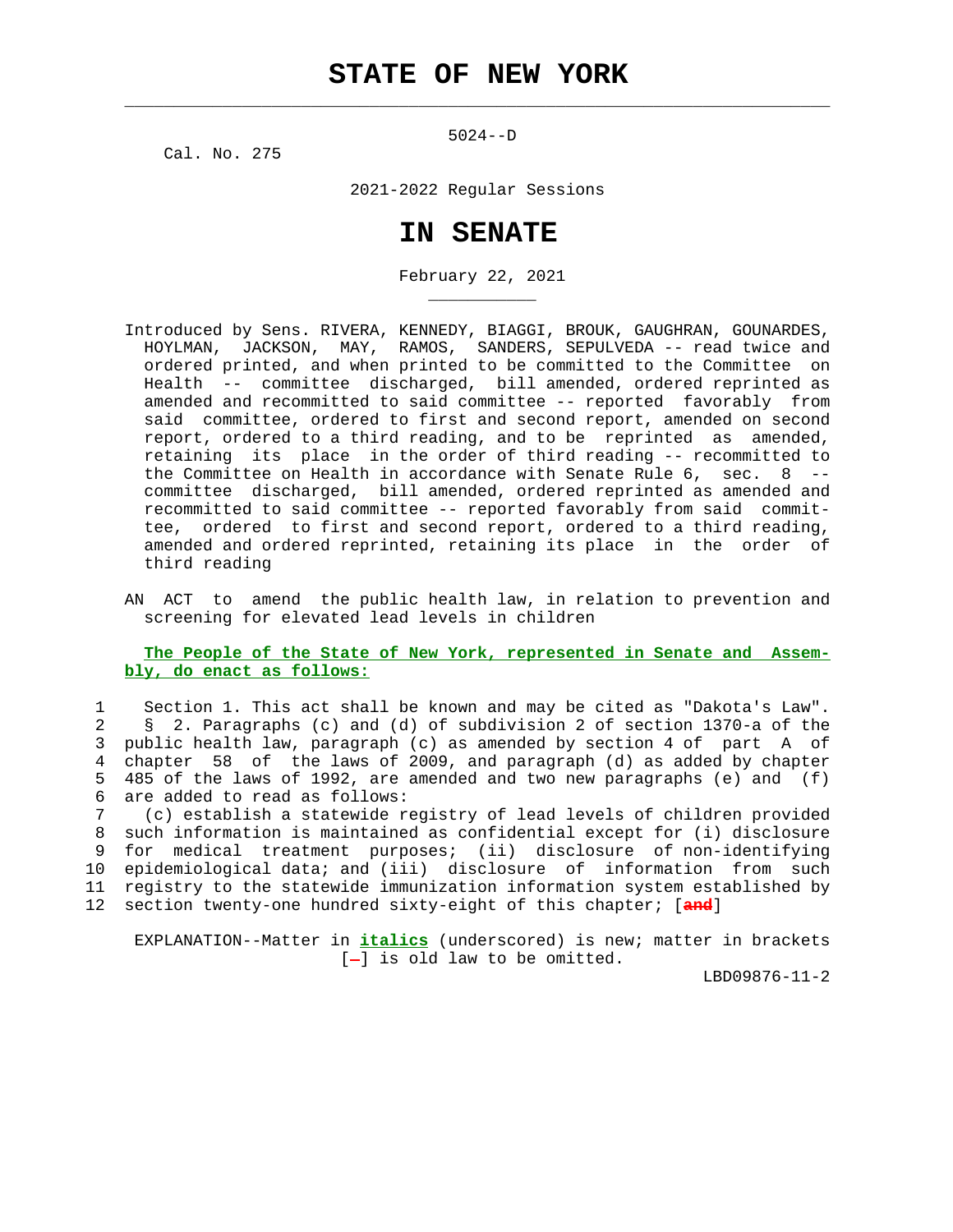S. 5024--D 2

|    | develop and implement public education and community outreach                      |
|----|------------------------------------------------------------------------------------|
| 1  | (d)                                                                                |
| 2  | programs on lead exposure, detection and risk reduction $\left[\frac{1}{r}\right]$ |
| 3  | (e) require primary health care providers to provide the parent or                 |
| 4  | guardian of each child under six years of age anticipatory guidance on             |
| 5  | lead poisoning prevention as part of routine care, including but not               |
| 6  | limited to contact information for the state-designated childhood lead             |
| 7  | poisoning primary prevention program serving their county; and                     |
| 8  | (f) develop and update as necessary, in consultation with the New York             |
|    |                                                                                    |
| 9  | state advisory council on lead poisoning prevention, a standardized lead           |
| 10 | exposure risk assessment questionnaire that shall be available on the              |
| 11 | department's website for primary health care providers to utilize pursu-           |
| 12 | ant to subdivision two-a of section thirteen hundred seventy-c of this             |
| 13 | title.                                                                             |
| 14 | Section 1370-c of the public health law is amended by adding a<br>3.<br>S          |
| 15 | new subdivision 2-a to read as follows:                                            |
| 16 | 2-a. Every primary health care provider shall conduct a lead exposure              |
| 17 | risk assessment questionnaire provided by the department for each child            |
| 18 | who is at least six months of age and continuing until six years of age            |
| 19 |                                                                                    |
|    | at each routine well-child visit, or at least annually if a child has              |
| 20 | not had routine well-child visits.                                                 |
| 21 | § 4. Section 1370-d of the public health law, as added by chapter<br>485           |
| 22 | of the laws of 1992, is amended to read as follows:                                |
| 23 | 1370-d. Lead screening of child care [or], pre-school, pre-kinder-<br>Ş.           |
| 24 | garten or kindergarten enrollees. 1. Except as provided pursuant to                |
| 25 | regulations of the department, each child care provider, public and                |
| 26 | private nursery school [and], pre-school, and pre-kindergarten or                  |
| 27 | kindergarten licensed, certified or approved by any state or local agen-           |
| 28 | cy shall, prior to or within three months after initial enrollment of a            |
| 29 | child under six years of age, obtain from a parent or guardian of the              |
| 30 | child evidence that said child has been screened for lead.                         |
|    |                                                                                    |
| 31 | 2. Whenever there exists no evidence of lead screening as provided for             |
| 32 | subdivision one of this section or other acceptable evidence of the<br>in          |
| 33 | child's screening for lead, the child care provider, principal, teacher,           |
| 34 | owner or person in charge of the nursery school [er], pre-school, or               |
| 35 | pre-kindergarten or kindergarten shall provide the parent or guardian of           |
| 36 | the child with information on lead poisoning in children and lead                  |
| 37 | poisoning prevention and refer the parent or guardian to a primary care            |
| 38 | provider or the local health authority.                                            |
| 39 | 3. (a) If any parent or guardian to such child is unable to obtain                 |
| 40 | lead testing, such person may present such child to the health officer             |
| 41 | of the county in which the child resides, who shall then perform or                |
|    |                                                                                    |
| 42 | arrange for the required screening.                                                |
| 43 | (b) The local public health district shall develop and implement a fee             |
| 44 | schedule for households with incomes in excess of two hundred percent of           |
| 45 | the federal poverty level for lead screening pursuant to section six               |
| 46 | hundred six of this chapter, which shall vary depending on patient                 |
| 47 | household income.                                                                  |
| 48 | § 5. Paragraph (d) of subdivision 8 of section 2168 of the public                  |
| 49 | health law, as amended by chapter 154 of the laws of 2013, subparagraph            |
| 50 | (i) as amended by chapter 733 of the laws of 2021, is amended to read as           |
| 51 | follows:                                                                           |
| 52 | (d) The following authorized users shall have access to the statewide              |
| 53 | immunization information system and the blood lead information in such             |
|    |                                                                                    |
| 54 | system and the citywide immunization registry for the purposes stated in           |
| 55 | this paragraph: (i) schools for the purpose of verifying immunization              |
| 56 | for eligibility for admission, for the purpose of confirming a<br>status           |
|    |                                                                                    |